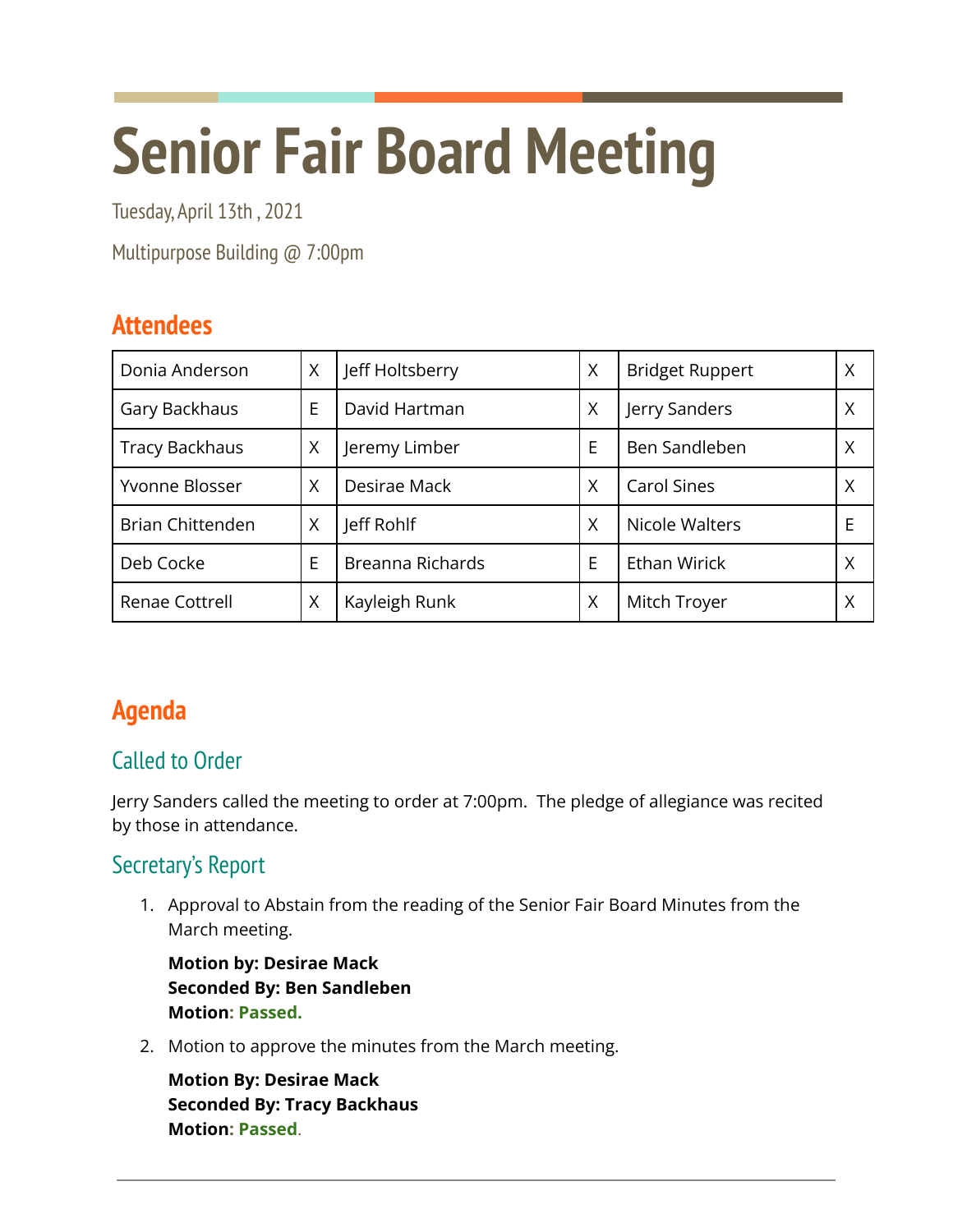## Financial Report

- 1. Received a payment from the Christmas Cruise Thru.
- 2. We have received over \$900.00 from the craft show entries.
- 3. We need to send a deposit for the One Man Band.
- 4. **Motion By: Desirae Mack-** Pay the month of March bills. **Seconded By: Brian Chittenden Motion Passed**.
- 5. **Motion By: Carol Sines-** Approve the treasures report as reported. **Seconded By: Jeff Holtsberry Motion Passed.**
- 6. **Motion By: Seconded By: Motion Passed**.

#### Correspondence:

1.

#### Guests:

- 1. Teresa Johnson
	- a. Handed out all the orders for camping and rules for having a full fair.
	- b. Handed out the tentative schedule for the Jr. Fair
	- c. Wanted help deciding when to let people move in.
	- d.
- 2. Sheriff's Office (Kevin)-Nothing to report

#### Committees:

- 1. E-Board- Burce Gillford would like to use the multipurpose building for a land sale, Hicksville would like to use bleachers until there's come in for the baseball fields., We need to start having work days, spray weeding and clean up the fairgrounds.
- 2. Ben- gate contract is ready to go, gate 2 will be closed again this year, campground is getting organized and is almost ready to go.

### Old Business

- 1. Ag building drawings
- 2. Report form district meeting
- 3. Governors opening guidelines
- 4. Craft show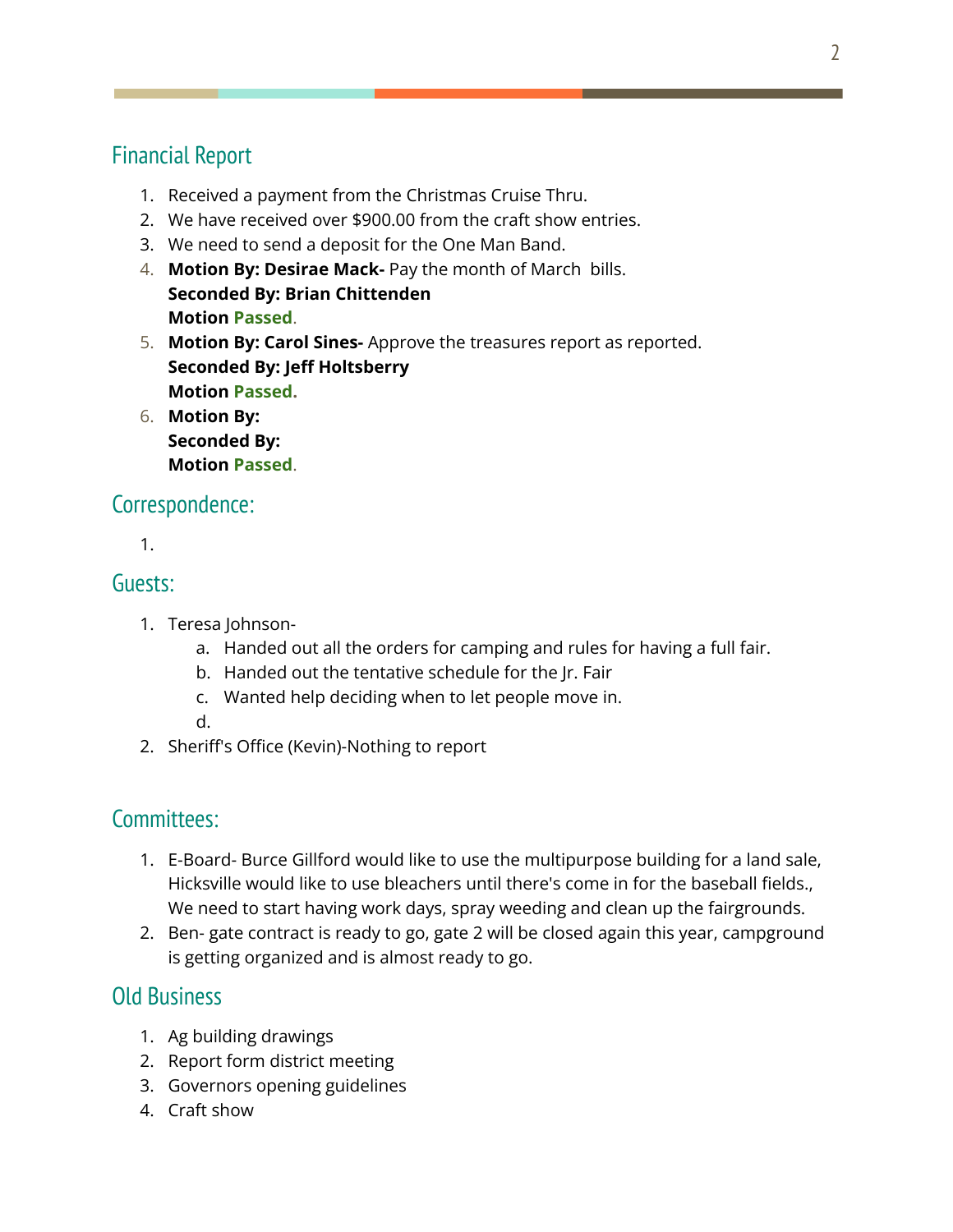#### New Business

- 1. 33 vendors have paid and are ready to go for the craft show as of 04-13-2021
- 2. Work Day April 24th at 9:00 am
	- a. Clean leaves along the fences
	- b. Spray weed killer
	- c. Clean up sticks and trash
- 3. Hicksville Junior High Living Skills Class would like to come and have a project for the kids. Paint and clean barns.
- 4. Opening ceremony to be held
- 5. Keys and locks will need to be handed out to members
- 6. Nicole Walters would like to resign from the board for personal reasons.
- 7. Brought up the idea of doing advertising on golf carts.
- 8. **Motion By: Carol Sines -** To go along with camping in 2021 as long as we follow the guidelines.

**Seconded By: Mitch Troyer Motion Passed**.

9. **Motion By: Ethan Wirick-** Move animals in Friday morning 8:00 am - 11:00 am and Evening 5:00 pm - 9:00 pm **Seconded By: Mitch Troyer**

**Motion Passed**.

10. **Motion By: Brian Chittenden-** To allow Bruce Guillford to use the multipurpose building for a land sale (\$100.00 and \$50.00 deposit)

**Seconded By: Ethan Wirick**

- **Motion Passed**.
- 11. **Motion By: Desirae Mack-** To get a lock box for the multipurpose building and key pad locks for the secretary building.

**Seconded By:**

**Motion Passed**.

- 12. **Motion By: Carol Sines -**To accept CV Electric LLC for bid for 2021 electrician. **Seconded By: Renae Cottrell Motion Passed**.
- 13. **Motion By: Mitch Troyer -**To allow an open goat show

**Seconded By: Tracy Backhaus**

**Motion Passed**.

14. **Motion By: Jeff Holtsberry -**To accept Nicole Walters resignation from the board

#### **Seconded By: Ben Sandleben**

**Motion Passed**

**15. Motion By:**

**Seconded By:**

**Motion Passed**

16. **Motion By:**